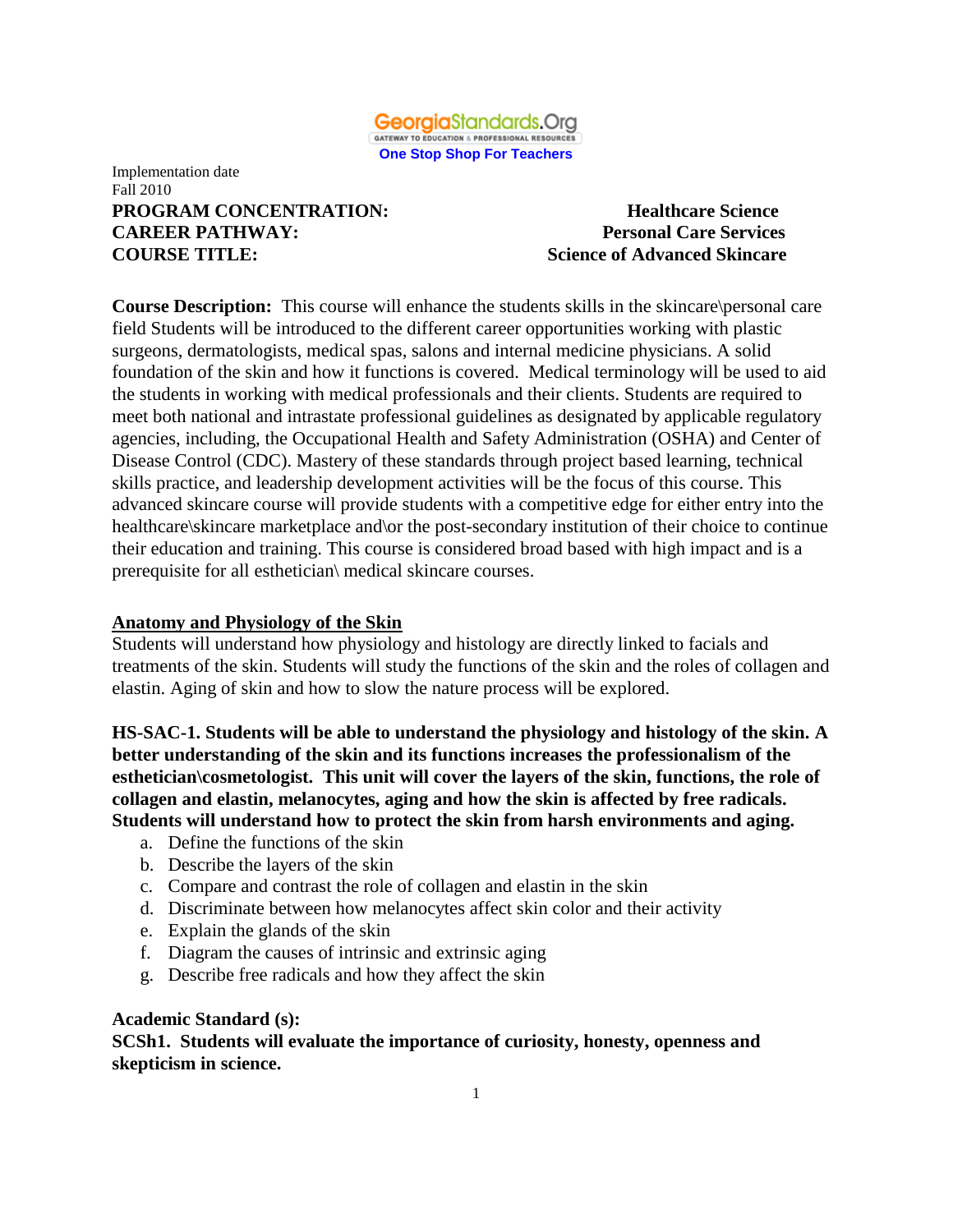#### Georgia Standards. Ora GATEWAY TO EDUCATION & PROFESSIONAL RESOURCES **One Stop Shop For Teachers**

Implementation date Fall 2010

- a. Exhibit the above traits in their own scientific activities.
- b. Recognize that different explanations often can be given for the same evidence.

### **SAP1. Students will analyze anatomical structures in relationship to their physiological functions.**

- a. Apply terminology when explaining the orientation of body parts and regions.
- b. Investigate the interdependence of the various body systems to each other and to the body as a whole.
- c. Describe how structure and functions are related in terms of cell and tissue types.

# **Chemistry**

Students will understand chemistry and the how matter changes from one state to another. This unit will cover pure substances and physical mixtures, solutions, suspensions, emulsions, pH scale, and oxidation-reduction reactions**.** 

# **HS-SAC-2. Students will be able to understand Chemistry. The student will have knowledge of matter and its structures. Chemistry explains the properties of skincare products and ingredients. Selecting the correct products for the client and understanding why they work on the skin is the basics of chemistry.**

- a. Define organic and inorganic chemistry.
- b. Explain the structure of matter.
- c. Compare and contrast solutions, suspensions, and emulsions.
- d. Demonstrate how to measure products with a pH scale, pencil or paper.
- e. Describe how alkaline, acid and the pH scale aids in proper selection.

# **Academic Standard(s)**

# **SC7 Students will characterize the properties that describe solutions and the nature of acids and bases.**

- a. Explain the process of dissolving in terms of solute/solvent interactions: Observe factors that affect the rate at which a solute dissolves in a specific solvent
- b. Compare, contrast, and evaluate the nature of acids and bases:

 $pH$ Acid-Base neutralization

# **Active Ingredients and Product Selection**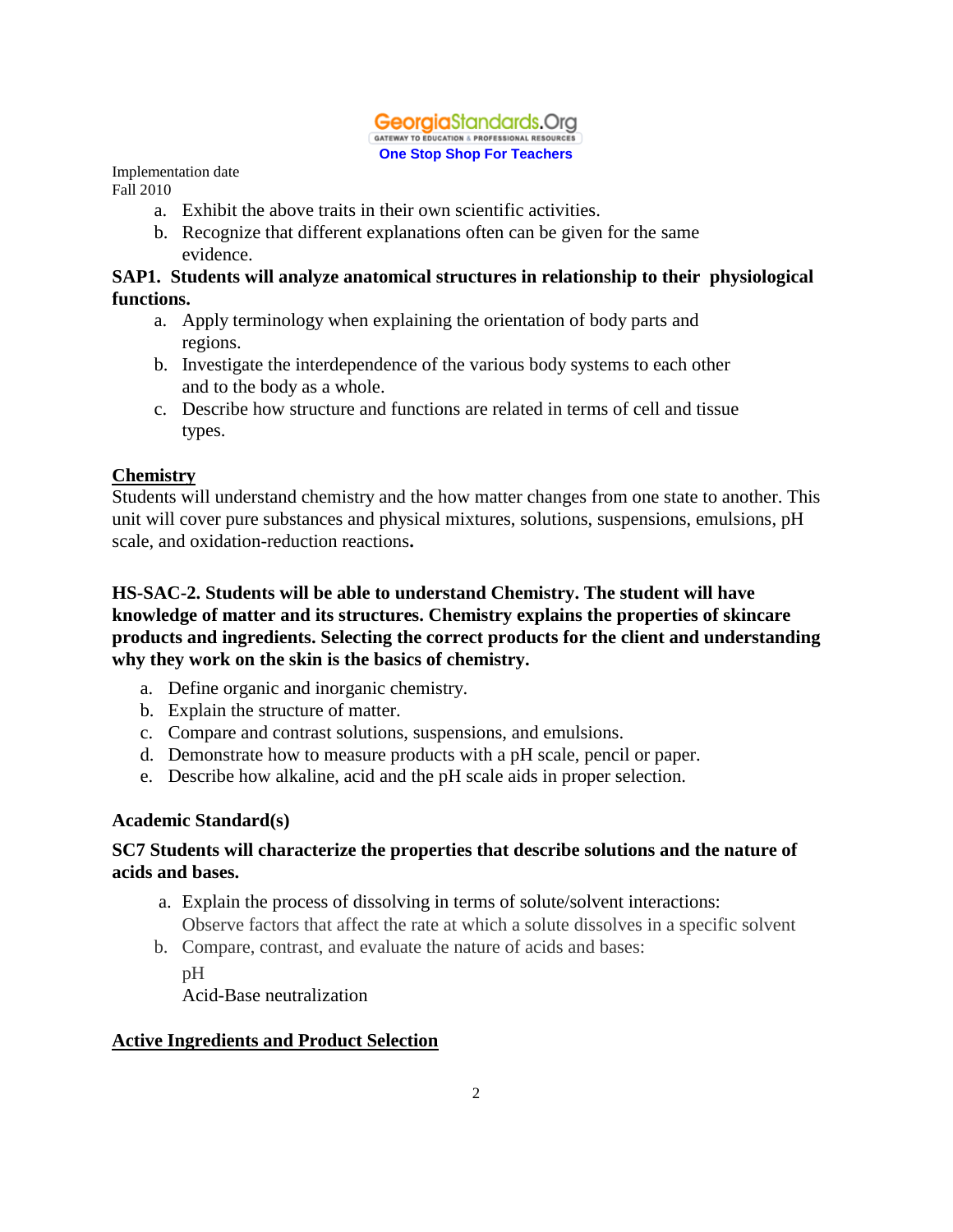GeorgiaStandards.Org GATEWAY TO EDUCATION & PROFESSIONAL RESOURCES **One Stop Shop For Teachers**

Implementation date Fall 2010

Students will distinguish between active ingredients in products and proper selection. This unit will assist students in understanding FDA regulations, MSDS reports and how to select the proper products for clients during skincare treatments**.** 

**HS-SAC-3. Students will be able to have a better knowledge of skincare ingredients. Educating the client about correct product selection for their particular skin type and condition is important to improve the overall health of the skin. This class will focus on the importance of FDA regulations regarding cosmetic claims and product safety.**

- a. Define active ingredients in products.
- b. Explain the importance of FDA regulations.
- c. Select products for use during facials.
- d. Describe the function of MSDS reports.
- e. Recommend homecare products for different skin types.

### **Academic Standard (s):**

# **SPS6 Students will investigate the properties of solutions.**

- a. Describe solutions in terms of: solute/solvent conductivity concentration
- b. Observe factors affecting the rate a solute dissolves in a specific solvent.
- c. Demonstrate that solubility is related to temperature by constructing a solubility curve.
- d. Compare and contrast the components and properties of acids and bases.
- e. Determine whether common household substances are acidic, basic, or neutral.

### **Diseases and Disorders of the Skin**

Students will understand diseases and disorders of the skin. The students will learn when to decline a service due to signs of infections or possible contagious diseases. Disorders of the skin will be covered, along with possible treatments. Skin cancers, their causes and ways to reduce risk will be explored.

**HS-SAC-4. Students will be able to recognize diseases and disorders of the skin. Client and technician safety will be of at most concern. The students will have a thorough understanding and working knowledge of skin diseases and disorders. Students will learn how to make informed decisions about which clients are candidates for skincare services and which clients need to be referred to a physician for further diagnosis and treatment. The students will only perform services on intact skin and nails.**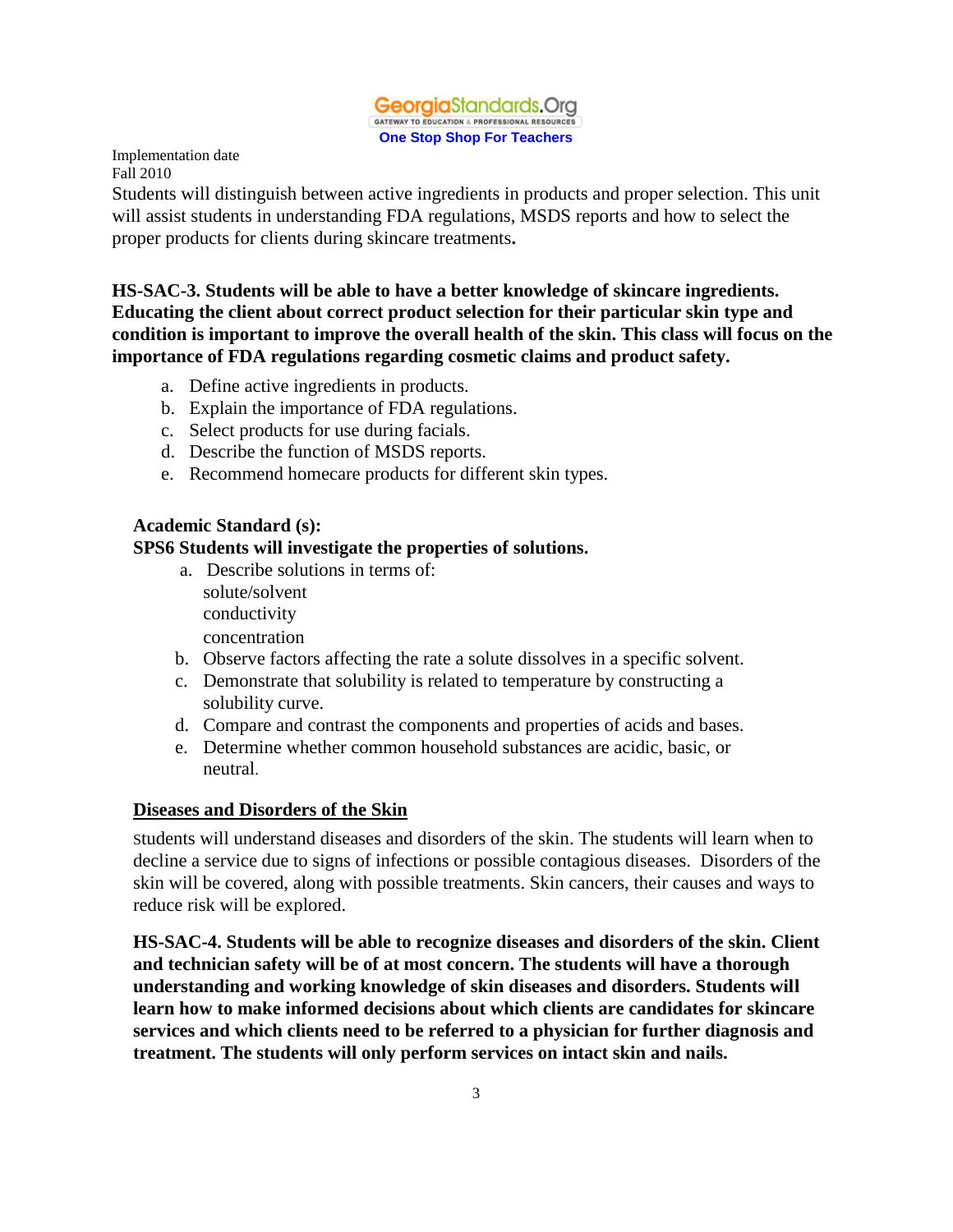#### GeorgiaStandards.Org GATEWAY TO EDUCATION & PROFESSIONAL RESOURCES **One Stop Shop For Teachers**

Implementation date Fall 2010

- a. Describe skin diseases and disorders of the skin.
- b. Define skin lesions.
- c. Recognize contagious diseases needing referral to a physician.
- d. Distinguish between the three basic skin cancers.
- e. Define acne grades 1-111.
- f. Explain cystic acne**.**

#### **Academic Standard(s):**

### **SAP4 Students will analyze the physical, chemical, and biological properties of process systems as these relate to transportation, absorption and excretion. This includes the cardiovascular, respiratory, digestive, excretory and immune systems.**

- d. Examine various conditions that change normal body functions (e.g. tissue rejection, allergies, injury, diseases and disorders) and how the body responds.
- e. Describe the effects of aging on body **systems.**

#### **Basic Facials**

Students will perform advanced facial treatments. Students will aid in improving the overall health and appearance of the skin. Client consultations, including medical history, contraindications, and client's areas of concern will be addressed. Exfoliation and extractions will be performed. Students will follow protocols for facials, sanitation and safety**.** 

### **HS-SAC-5. Students will be able to perform a basic facial treatment. A facial treatment improves the overall health and appearance of the skin. The client will notice improvements to their skin's texture and tone while experiencing relaxation.**

- a. Review client's medical history.
- b. Complete intake forms and informed consents.
- c. Follow-up on any contraindications.
- d. Select products needed and used during the facial.
- e. Perform facial protocols.
- f. Demonstrate sanitation and safety procedures at all times.
- g. Demonstrate exfoliation techniques (mechanical and chemical).
- h. Perform extractions using proper methods.
- i. Recommend homecare products.

#### **Academic Standard(s):**

#### **SCSh3. Students will identify and investigate problems scientifically.**

- a. Suggest reasonable hypotheses for identified problems.
- b. Develop procedures for solving scientific problems.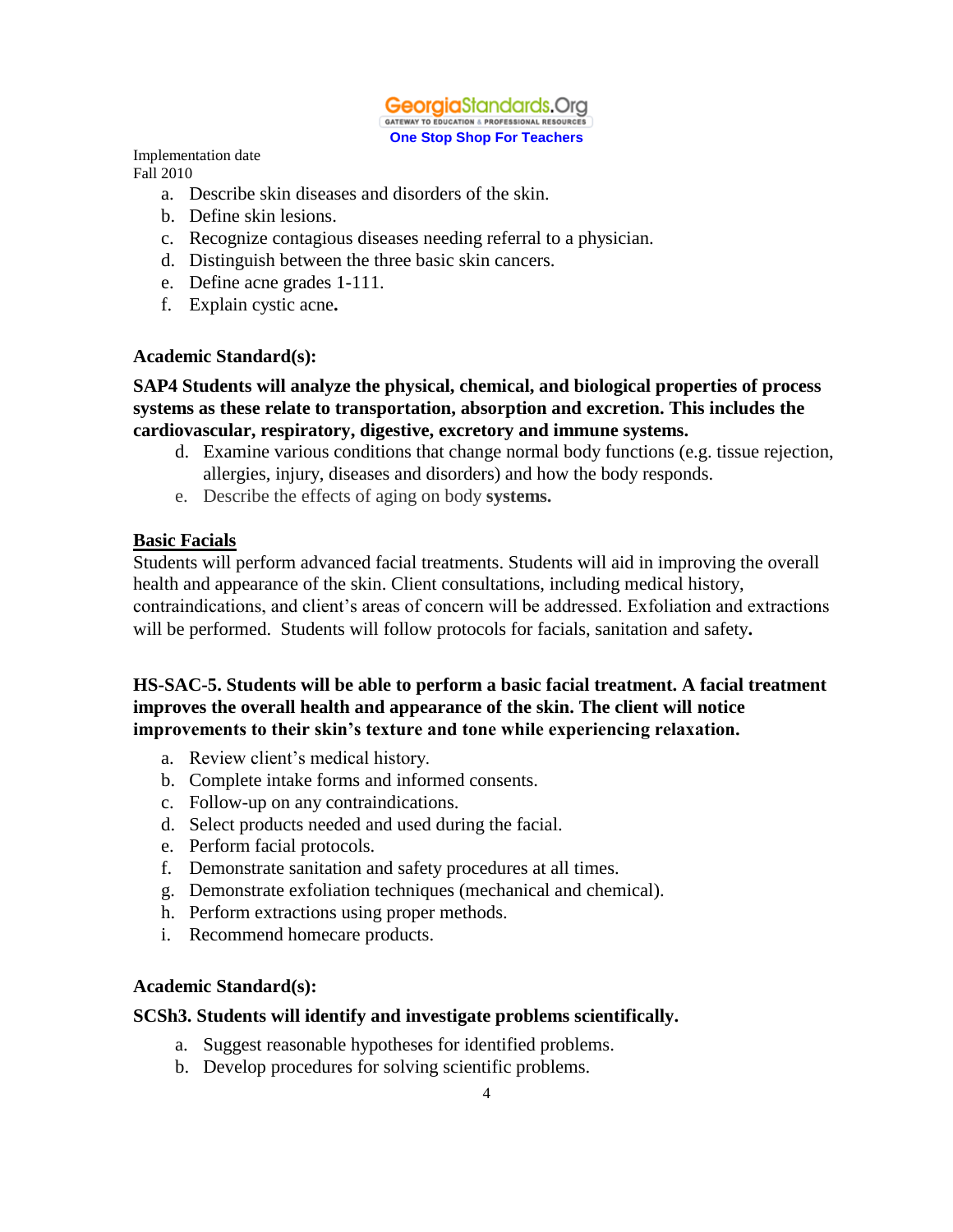

- c. Collect, organize and record appropriate data.
- d. Graphically compare and analyze data points and/or summary statistics.
- e. Develop reasonable conclusions based on data collected.
- f. Evaluate whether conclusions are reasonable by reviewing the process and checking against other available information**.**

#### **Facial Massage**

Students will increase their skill level in the five basic massage movements used in facials. Understanding of their benefits will be covered.

**HS-SAC-6. Students will be able to perform a facial massage. Massage is the first form of medicine. The five basic massage movements are utilized, including Effleurage, Petrissage, Vibration, Friction and Tapotemont. Students will use massage movements to stimulate and relax the muscles.** 

- a. Explain the benefits of massage.
- b. Describe possible contraindications.
- c. Define the muscles of the face and neck
- d. Perform massage techniques and proper application.

#### **Academic Standard(s):**

#### **SCSh8. Students will understand important features of the process of scientific inquiry.**

Students will apply the following to inquiry based learning practices:

- a. Scientific investigators control the conditions of their experiments in order to produce valuable data.
- d. The merit of a new theory is judged by how well scientific data are explained by the new theory.

### **Facial Preparations**

**HS-SAC-7.Students will be able to set up a treatment room to perform a facial treatment. Students will perform their work in a clean, safe work environment. The students will understand the importance of the client's experience in the spa and how it is dictated by preparation, work ethic and the skill of the technician.**

- a. Demonstrate proper treatment room preparation & setup.
- b. Choose the correct equipment needed for the facial treatment.
- c. Select proper products needed.
- d. Setup facial supplies and disposables.
- e. Perform services using sanitation procedures and disinfection of implements.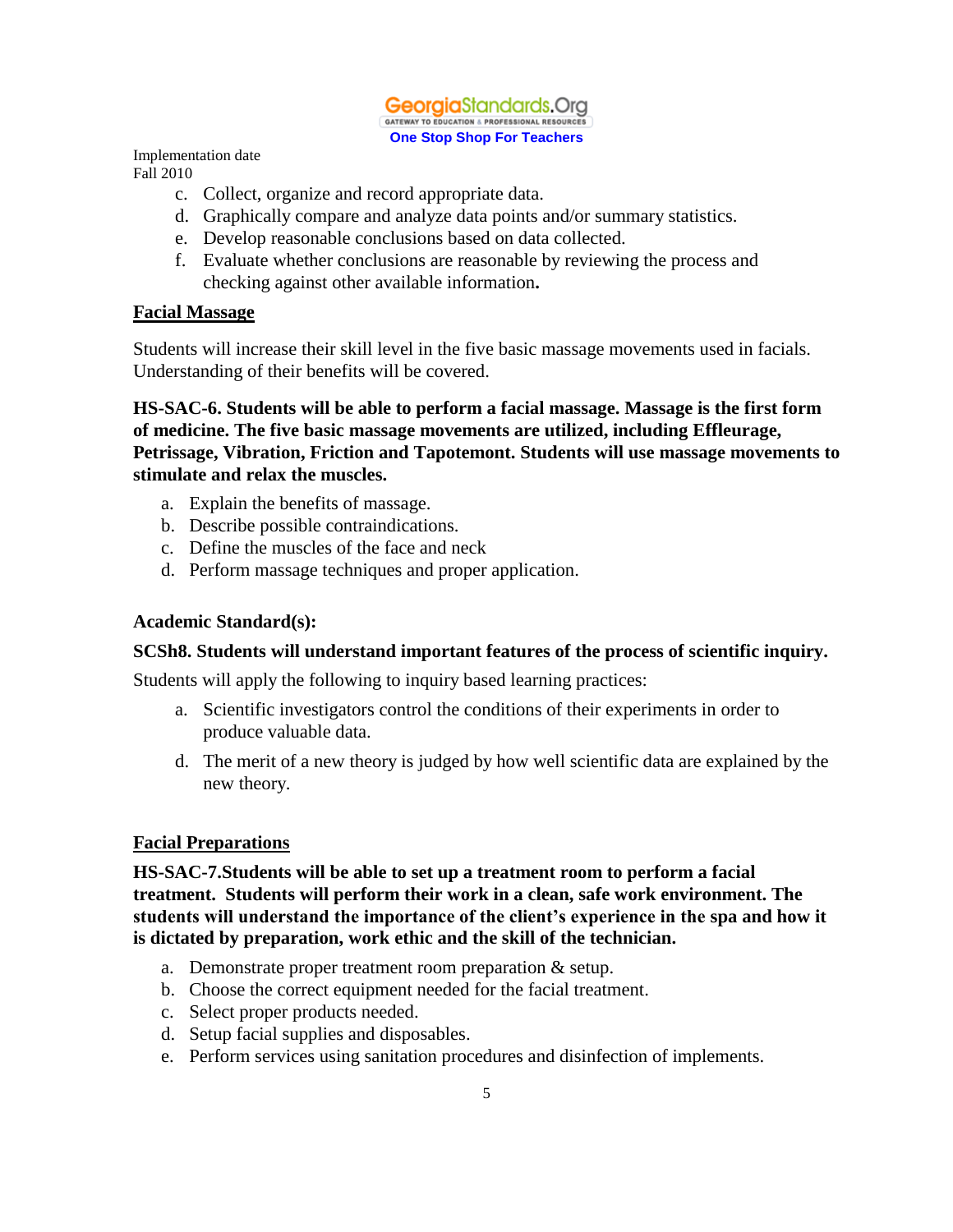

#### **Academic Standard (s): SCSh2. Students will use standard safety practices for all classroom laboratory and field investigations.**

- a. Follow correct procedures for use of scientific apparatuses.
- b. Demonstrate appropriate technique in all laboratory situations.
- c. Follow correct protocol for identifying and reporting safety problems and violations.

### **Electricity of Skincare**

Students will increase their knowledge on electricity in skincare and how to perform services using safety precautions. Students will study types of electric current, electrical measurements, and safety devices**.**

# **HS-SAC-8. Students will be able to explain different electrical currents, electrical measurements and safety devices. The students will understand the importance of safety when working with electrical currents and facial machines.**

- a. Define different types of electrical currents.
- b. Describe electrical measurements and safety devices.
- c. Demonstrate proper use of facial equipment.
- d. Explain benefits of electrical current on the skin.

### **Academic Standard(s):**

# **SCSh4. Students use tools and instruments for observing, measuring, and manipulating scientific equipment and materials.**

- a. Develop and use systematic procedures for recording and organizing information.
- c. Use technology to develop, test, and revise experimental or mathematical models.

### **SPS10 Students will investigate the properties of electricity and magnetism.**

- b. Explain the flow of electrons in terms of
	- alternating and direct current.
	- the relationship among voltage, resistance and current.
	- simple series and parallel circuits.

# **Facial Equipment**

Students will demonstrate proper use of facial equipment, while using safety precautions. Students will determine any contraindications that may need addressed. State regulations will be enforced.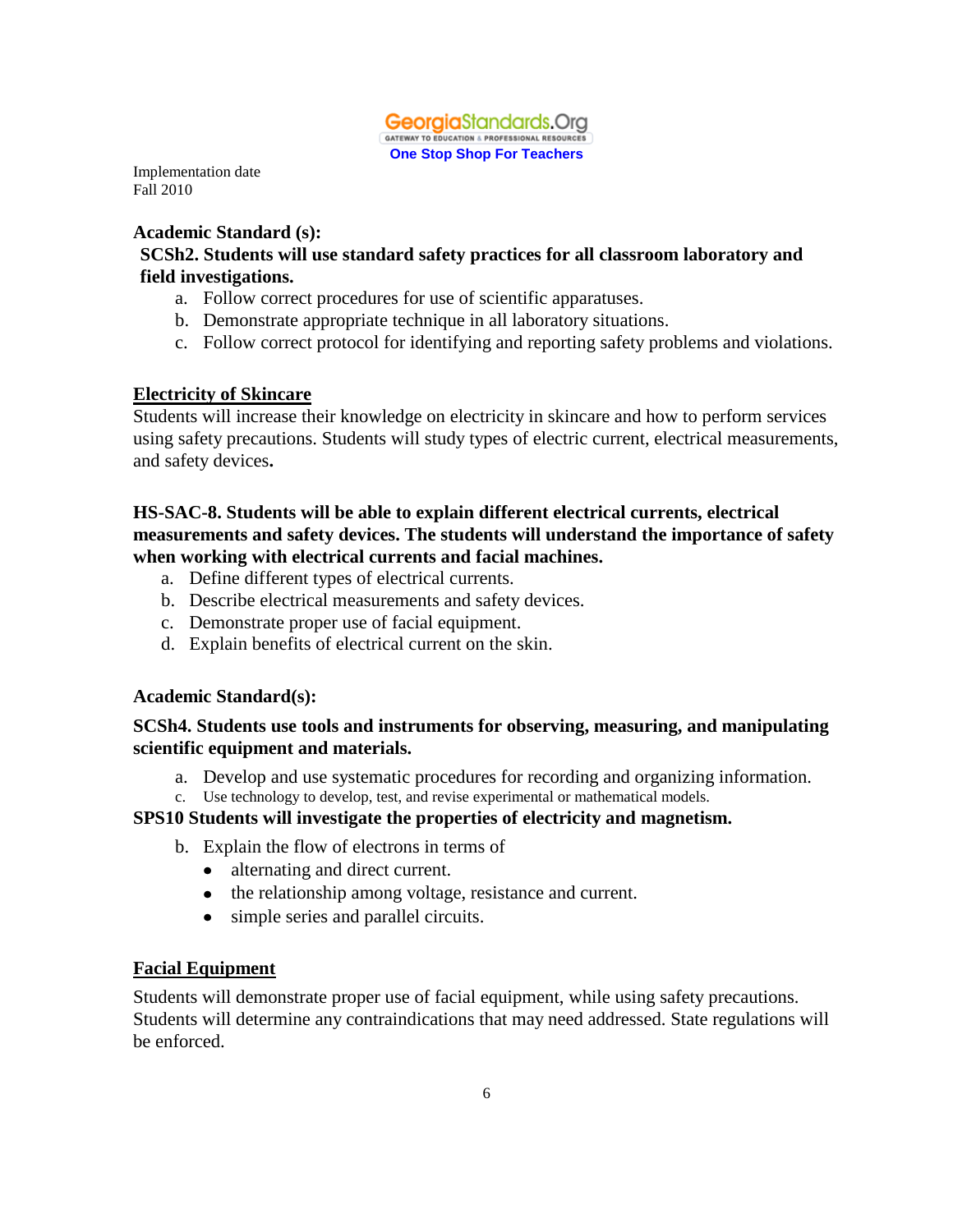

**HS-SAC-9. Students will be able incorporate facial machines into their facial treatments. Safety precautions, contraindications and state regulations will be adhered to at all times.**

- a. Explain the benefits of electrical current to the skin.
- b. List electrical machines used in the facial room.
- c. Describe possible contraindications.
- d. Demonstrate machine safety at all times.

### **Academic Standard(s):**

### **SCSh2. Students will use standard safety practices for all classroom laboratory and field investigations.**

- a. Follow correct procedures for use of scientific apparatuses.
- b. Demonstrate appropriate technique in all laboratory situations.
- c. Follow correct protocol for identifying and reporting safety problems and violations.

### **SPS10 Students will investigate the properties of electricity and magnetism.**

- c. Investigate applications of magnetism and/or its relationship to the movement of electrical charge as it relates to:
	- electromagnets
	- simple motors  $\bullet$

### **Microdermabrasion**

Students will learn the latest technology in microdermabrasion treatments. Students will discover how the skin is treated with crystals to improve the skin and appearance. Career exploration will cover different types of employment options for the students.

**HS-SAC-10. Students will be able to understand the benefits of microdermabrasion. Students will understand the theory of microdermabrasion and how it has become a standard piece of equipment for all spas, med spas and salons. Immediate and long term benefits to the skin will be covered. This non abrasive treatment is progressive rather than aggressive in improving the client's skin condition.**

- a. Explain equipment overview.
- b. Describe the history of microdermabrasion.
- c. Define the different types of crystals used in microdermabrasion.
- d. Describe the benefits and results of the facial treatments.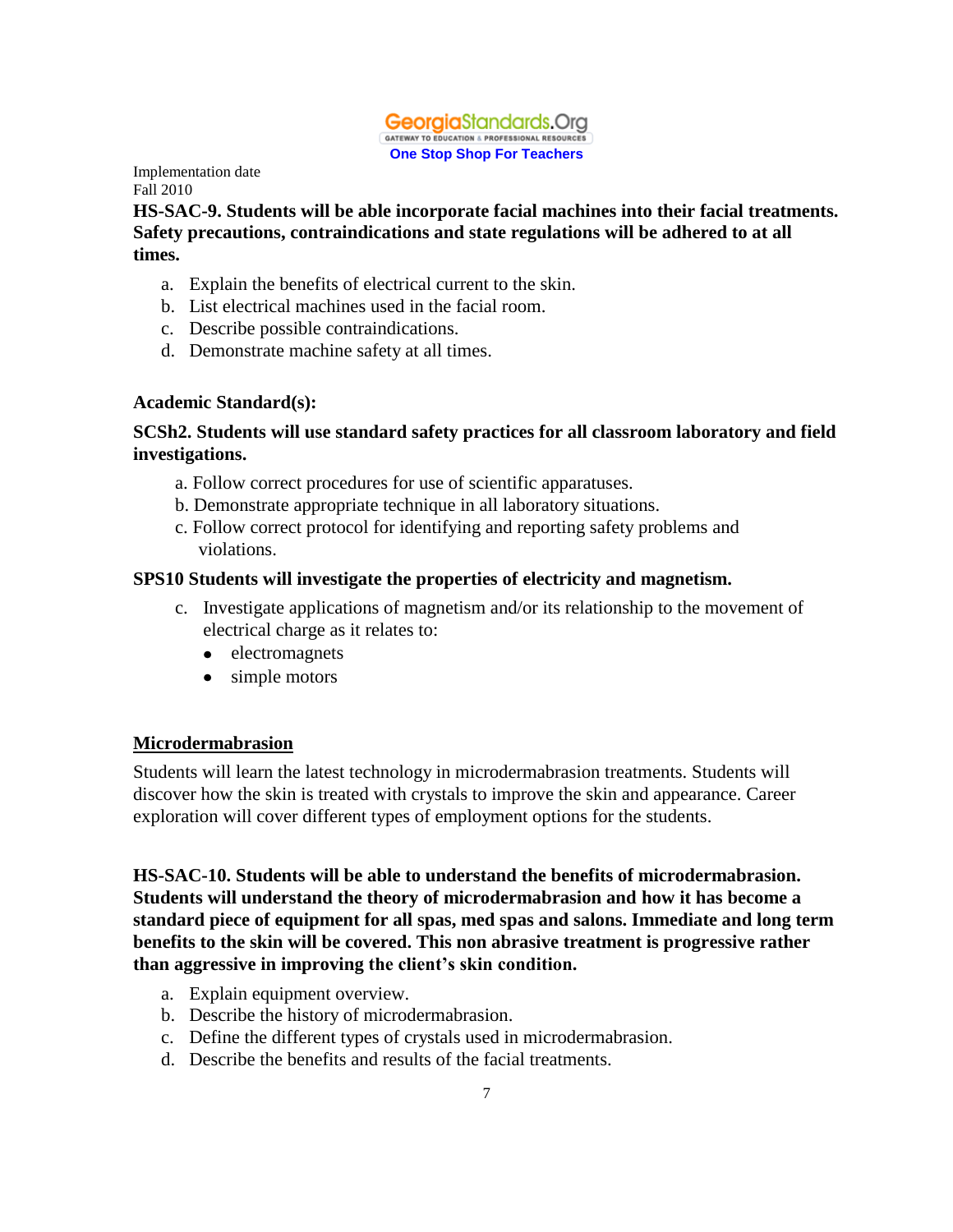

- e. Construct a list of contraindications.
- f. Define safety, sanitation and universal precautions defined.
- g. Record client medical history.
- h. Complete intake forms and informed consent.
- i. Prepare client for facial.
- j. Describe treatment protocol performed.
- k. Explain post care/home care.

#### **Academic Standard(s):**

#### **SCSh8. Students will understand important features of the process of scientific inquiry.**

Students will apply the following to inquiry based learning practices:

- a. Scientific investigators control the conditions of their experiments in order to produce valuable data.
- b. Scientific researchers are expected to critically assess the quality of data including possible sources of bias in the investigation's hypotheses, observations, data analyses, and interpretations.

#### **List of suggested books and reference material:**

- a. Milady Standard ESTHETICS Fundamentals.
- b. Salon Fundamentals: Pivot-Point International.
- c. Microdermabrasion "The Professionals Guide" (DVD)
- d. Maximizing Medical Microdermabrasion (Book)

# **Reading Across the Curriculum**

#### **Reading Standard Comment**

After the elementary years, students engage in reading for learning. This process sweeps across all disciplinary domains, extending even to the area of personal they experience text in all genres and modes of discourse. In the study of various disciplines of learning (language arts, mathematics, science, social studies), students must learn through reading the communities of discourse of each of those disciplines. Each subject has its own specific vocabulary, and for students to excel in all subjects, they must learn the specific vocabulary of those subject areas in context.

Beginning with the middle grades years, students begin to self-select reading materials based on personal interests established through classroom learning. Students become curious about science, mathematics, history, and literature as they form contexts for those subjects related to their personal and classroom experiences. As students explore academic areas through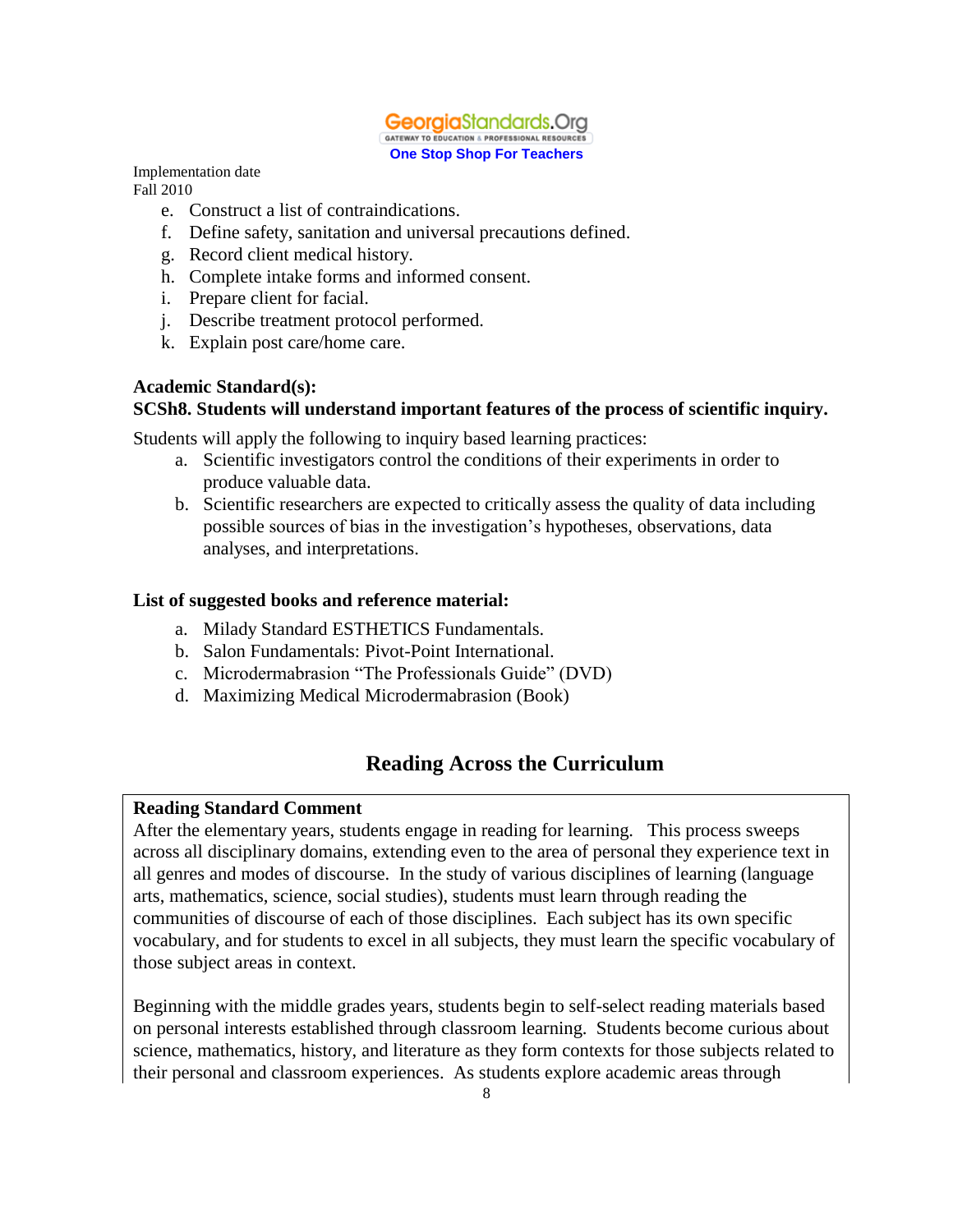

reading, they develop favorite subjects and become confident in their verbal discourse about those subjects.

Reading across curriculum content develops both academic and personal interests in students. As students read, they develop both content and contextual vocabulary. They also build good habits for reading, researching, and learning. The Reading Across the Curriculum standard focuses on the academic and personal skills students acquire as they read in all areas of learning.

Students will enhance reading in all curriculum areas by:

- a. Reading in all curriculum areas
	- $\bullet$ Read a minimum of 25 grade-level appropriate books per year from a variety of subject disciplines and participate in discussions related to curricular learning in all areas.
	- Read both informational and fictional texts in a variety of genres and modes of discourse.
	- Read technical texts related to various subject areas.
- b. Discussing books
	- Discuss messages and themes from books in all subject areas.
	- Respond to a variety of texts in multiple modes of discourse.
	- Relate messages and themes from one subject area to messages and themes in another area.
	- Evaluate the merit of texts in every subject discipline.
	- Examine author's purpose in writing.
	- Recognize the features of disciplinary texts.
- c. Building vocabulary knowledge
	- Demonstrate an understanding of contextual vocabulary in various subjects.
	- Use content vocabulary in writing and speaking.
	- Explore understanding of new words found in subject area texts.
- d. Establishing context
	- Explore life experiences related to subject area content.
	- Discuss in both writing and speaking how certain words are subject area related.
	- Determine strategies for finding content and contextual meaning for unknown words.

# **CTAE Foundation Skills**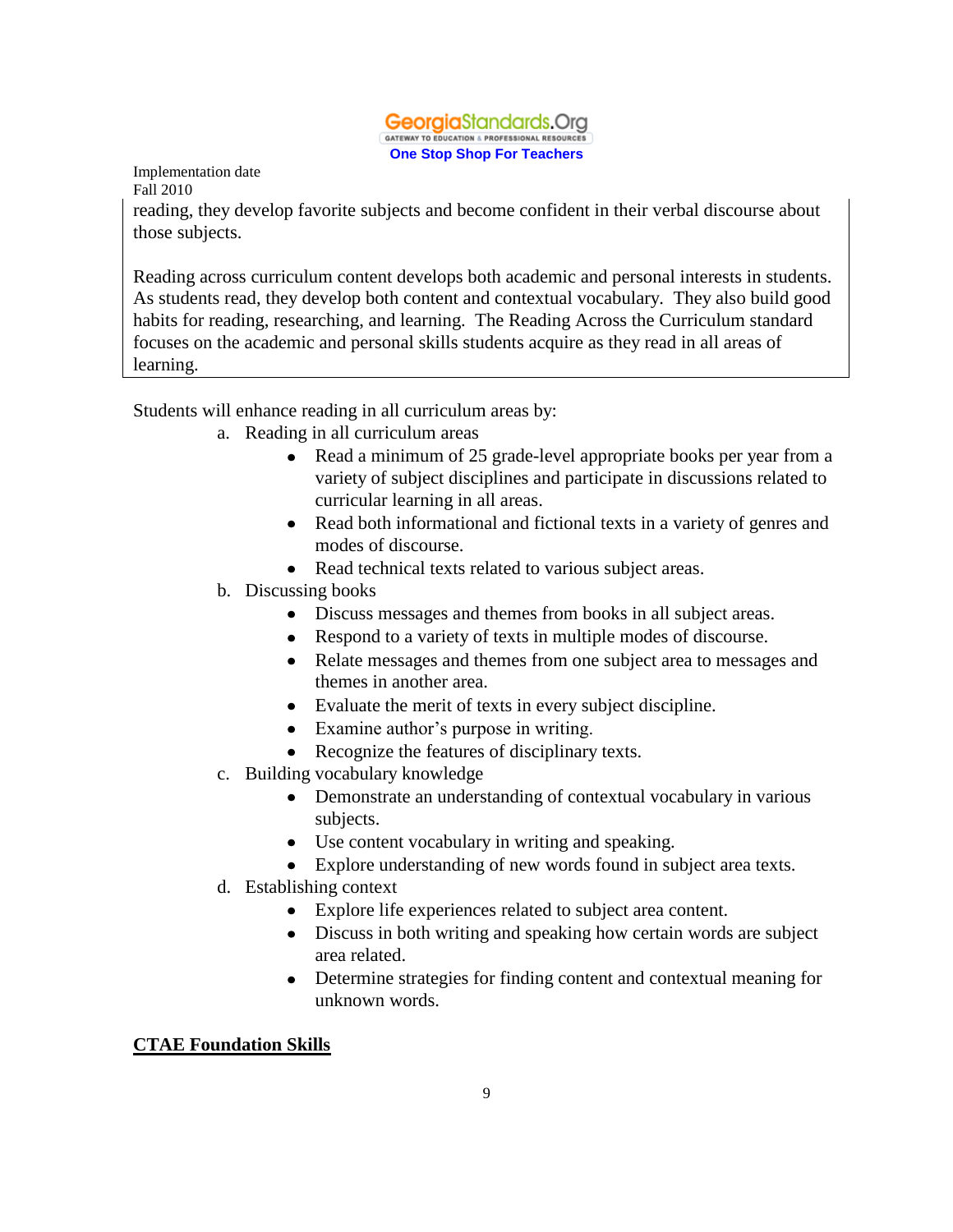#### GeorgiaStandards.Org GATEWAY TO EDUCATION & PROFESSIONAL RESOURCES **One Stop Shop For Teachers**

Implementation date Fall 2010

The Foundation Skills for Career, Technical and Agricultural Education (CTAE) are critical competencies that students pursuing any career pathway should exhibit to be successful. As core standards for all career pathways in all program concentrations, these skills link career, technical and agricultural education to the state's academic performance standards.

The CTAE Foundation Skills are aligned to the foundation of the U. S. Department of Education's 16 Career Clusters. Endorsed by the National Career Technical Education Foundation (NCTEF) and the National Association of State Directors of Career Technical Education Consortium (NASDCTEc), the foundation skills were developed from an analysis of all pathways in the sixteen occupational areas. These standards were identified and validated by a national advisory group of employers, secondary and postsecondary educators, labor associations, and other stakeholders. The Knowledge and Skills provide learners a broad foundation for managing lifelong learning and career transitions in a rapidly changing economy.

- **CTAE-FS-1 Technical Skills:** Learners achieve technical content skills necessary to pursue the full range of careers for all pathways in the program concentration.
- **CTAE-FS-2 Academic Foundations:** Learners achieve state academic standards at or above grade level.
- **CTAE-FS-3 Communications:** Learners use various communication skills in expressing and interpreting information.
- **CTAE-FS-4 Problem Solving and Critical Thinking:** Learners define and solve problems, and use problem-solving and improvement methods and tools.
- **CTAE-FS-5 Information Technology Applications**: Learners use multiple information technology devices to access, organize, process, transmit, and communicate information.
- **CTAE-FS-6 Systems**: Learners understand a variety of organizational structures and functions.
- **CTAE-FS-7 Safety, Health and Environment:** Learners employ safety, health and environmental management systems in corporations and comprehend their importance to